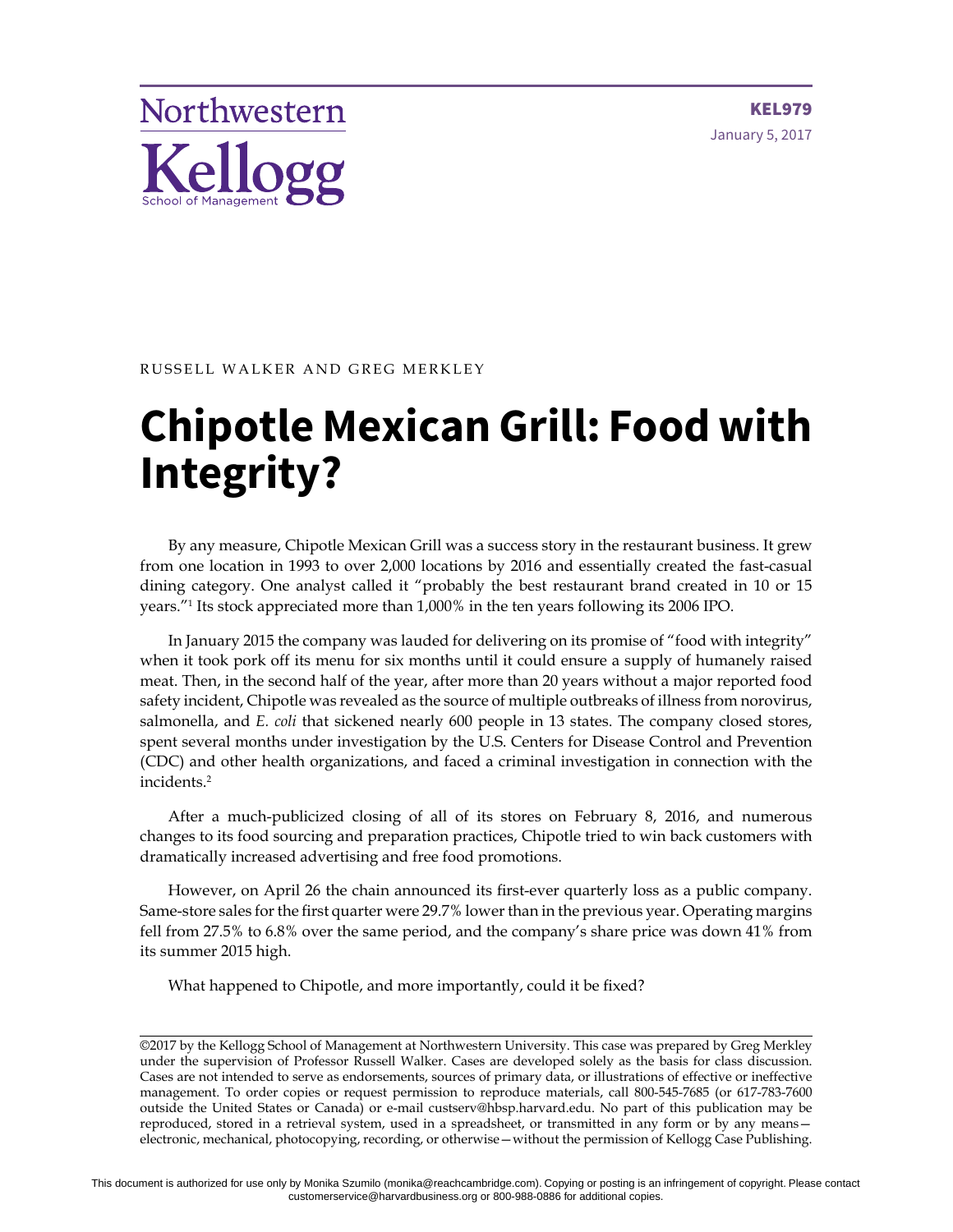## Fast Casual Dining

Chipotle was considered a fast casual restaurant. The definition of fast casual dining was fluid, but one essential ingredient was price—fast casual restaurants averaged \$9 to \$13 per receipt, versus \$5 for fast food. In addition, a fast casual restaurant did not offer full table service and generally prepared food in full view of customers. It offered higher-quality food than at a fast food restaurant, with fewer frozen or processed ingredients. This profile meant fast casual restaurants competed against both fast food and full-service restaurants.

The popularity of fast casual dining in the United States had soared over the past decade; its sales had grown by 550% from 1999 to 2014, a growth rate ten times that of fast food restaurants (see **Figure 1**).



#### **Figure 1:** Fast Casual and Fast Food Sales Growth

The fast casual dining segment was fragmented and highly competitive. Panera Bread Co. was the segment leader, and Chipotle was number two in 2014 with a 17% value share.<sup>3</sup> Price competition was not a major factor for Chipotle: customers perceived value in its atmosphere, quick service, and high-quality ingredients. During the post-2008 recession, Chipotle gained business from consumers trading down from more costly dining options and retained many of those customers even after the market began to rebound.<sup>4</sup>

## Chipotle Background

Steve Ells, a classically trained chef, opened the first Chipotle restaurant in 1993 in Denver, Colorado. Within one month, the store was selling more than 1,000 burritos per day. Ells added five more locations in the Denver area in the next three years. In 1998 McDonald's Corporation purchased a minority stake in what was then a 14-store chain, and the next year purchased majority control of the company. By this time, Chipotle had 37 stores, and McDonald's continued to invest

*Source:* Roberto A. Ferdman, "The Chipotle Effect: Why America Is Obsessed with Fast Casual Food," *Washington Post*, February 2, 2015, https://www.washingtonpost.com/news/wonk/wp/2015/02/02/the-chipotle-effect-why-america-is-obsessed-with-fastcasual-food.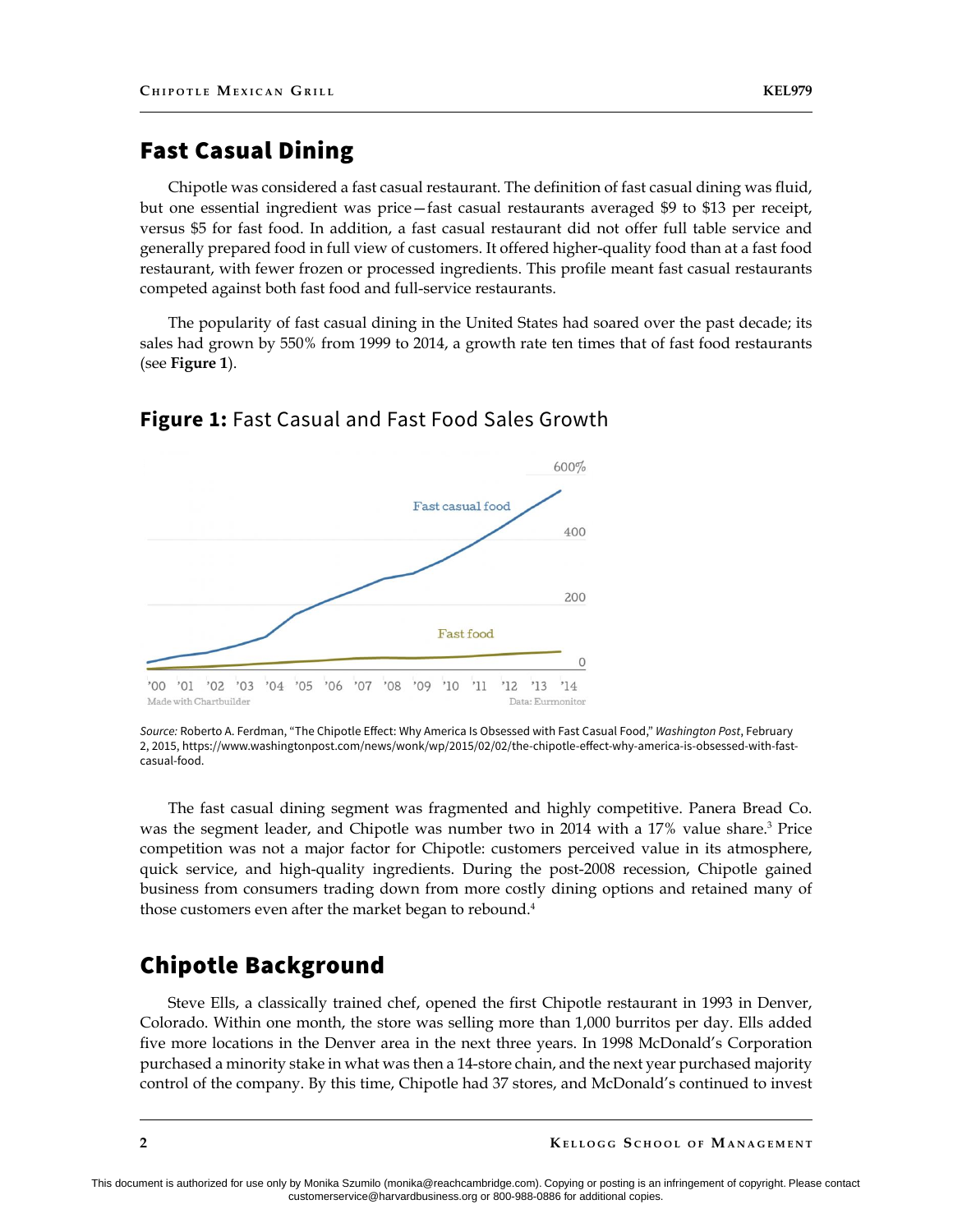in the concept to grow its store base. In 2006 McDonald's spun off Chipotle in an IPO on the New York Stock Exchange. As of March 31, 2016, there were 2,066 Chipotle stores worldwide, the vast majority of which were in the United States.

Ells said: "When I created Chipotle in 1993, I had a very simple idea: Offer a simple menu of great food prepared fresh each day, using many of the same cooking techniques as gourmet restaurants. Then serve the food quickly, in a cool atmosphere. It was food that I wanted and thought others would like too. We've never strayed from that original idea. The critics raved and customers began lining up at my tiny burrito joint. Since then, we've opened a few more."5

Chipotle's business model was defined by five elements: a simple menu; high-quality fresh ingredients; fast, personalized food; no franchises; and committed employees.

#### **Simple Menu**

Chipotle offered only burritos, bowls (essentially a burrito served in a bowl rather than wrapped in a tortilla), tacos, and salads. The price of each item was based on the choice of meat (or vegetarian option). There was no extra charge for additional elements, which included rice, beans, four types of salsa, sour cream, cheese, and lettuce. In total, each store used 64 main ingredients.<sup>6</sup>

### **High-Quality Fresh Ingredients**

In 2001 the company adopted the slogan "food with integrity" to describe its approach to sourcing and preparing ingredients. Chipotle prepared all food on-site from raw ingredients, which were responsibly sourced from producers that used sustainable, humane practices. It screened potential suppliers for compliance with the company's standards for animal care and sustainable farming.

Chipotle had about 100 suppliers, most of them small- to mid-sized regional companies, not large national firms. It also sourced ingredients from local farms (within 350 miles of a given restaurant), but these supplied no more than 12% of its fresh produce in 2015.<sup>7</sup>

In most cases the company did not purchase products directly from suppliers. Once suppliers were approved, they sold to third-party distributors purchasing on behalf of Chipotle. Purchased goods were taken to 24 independently owned and operated regional distribution centers and then delivered to Chipotle stores for preparation.

In 2013 Chipotle became the first major American chain to identify genetically modified ingredients on its menu. In 2015 it went one step further and announced it would use only non-GMO foods.

Sourcing meat became a problem as the company grew. In 2013 Chipotle began serving "conventionally raised" beef because there was not enough antibiotic- and hormone-free beef available. Then, in January 2015, it removed pork carnitas from the menu in 600 stores when one of its suppliers violated Chipotle's standards. Replacing the supplier proved challenging—it took more than six months to find a supplier that raised pigs to Chipotle's standards—but the company was lauded for its commitment to humanely raised pork.

**Ke l l o gg S <sup>c</sup> h o o l o f Ma n a <sup>g</sup> <sup>e</sup> <sup>m</sup> e n t**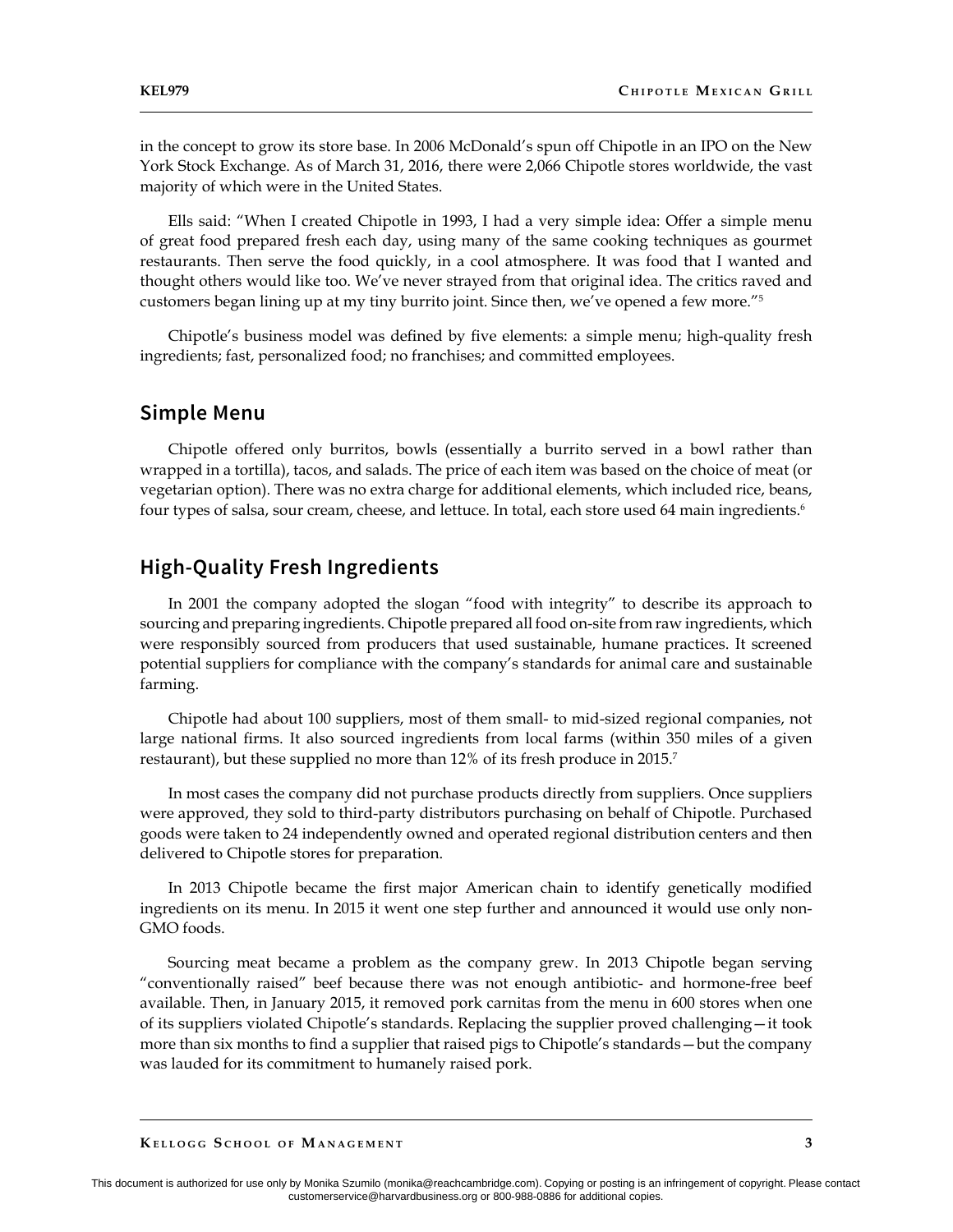Despite its high-quality ingredients, Chipotle was criticized for offering food high in calories and fat. For example, its chicken burrito (with black beans, rice, cheese, and salsa) contained nearly 1,000 calories and 12 grams of saturated fat,<sup>8</sup> equivalent to two Big Macs from McDonald's.<sup>9</sup>

#### **Fast, Personalized Food**

Chipotle offered a personalized service model. Customers chose a base for their meal (burrito, burrito bowl, tacos, or salad) and then selected their choice of meat, rice, beans, salsa, and other toppings as their meal was prepared in an assembly-line style in front of them.

#### **No Franchises**

All Chipotle restaurants were company-owned. During the period of McDonald's ownership, the company experimented with franchising in eight locations, but all were later repurchased. Ownership gave Chipotle total control over how the business was executed in each store.

#### **Committed Employees**

In 2016 nearly 60,000 people worked in Chipotle restaurants, most of them relatively inexperienced and low-paid hourly workers. Employees were paid above-market rates and offered incentives for performance. They also received two days of paid sick leave each year, a generous benefit by industry standards. As a result, Chipotle employee turnover was lower than the industry average.10

## Food Safety in the United States

In the United States, numerous safety protocols had been designed to prevent food-borne illnesses. For example, the U.S. Department of Agriculture developed Hazard Analysis and Critical Control Point (HACCP), "a management system in which food safety is addressed through the analysis and control of biological, chemical, and physical hazards from raw material production, procurement, and handling, to manufacturing, distribution, and consumption of the finished product."11 The system was voluntary, but McDonald's and other large-scale food producers incorporated the principles and practices into their operations (and their suppliers' operations) in order to reduce the risk of food poisoning by *E. coli*, salmonella, norovirus, and other pathogens.

*Escherichia coli*, also known as *E. coli*, commonly was found in the lower intestine of animals. It could be transmitted by water used to irrigate crops, or by manure that was not properly treated. Produce that was hard to clean and eaten raw, such as lettuce, tomatoes, and cilantro, was at high risk for *E. coli* contamination. Cooking and properly sanitizing killed *E. coli*, but restaurants and food producers combined multiple approaches, including washing hands, preventing crosscontamination between food items, storing food at proper temperatures, and maintaining adequate cooking temperatures.

There were many different kinds of salmonella bacteria, which caused food poisoning in over one million Americans each year. Food—most commonly poultry, beef, eggs, and milk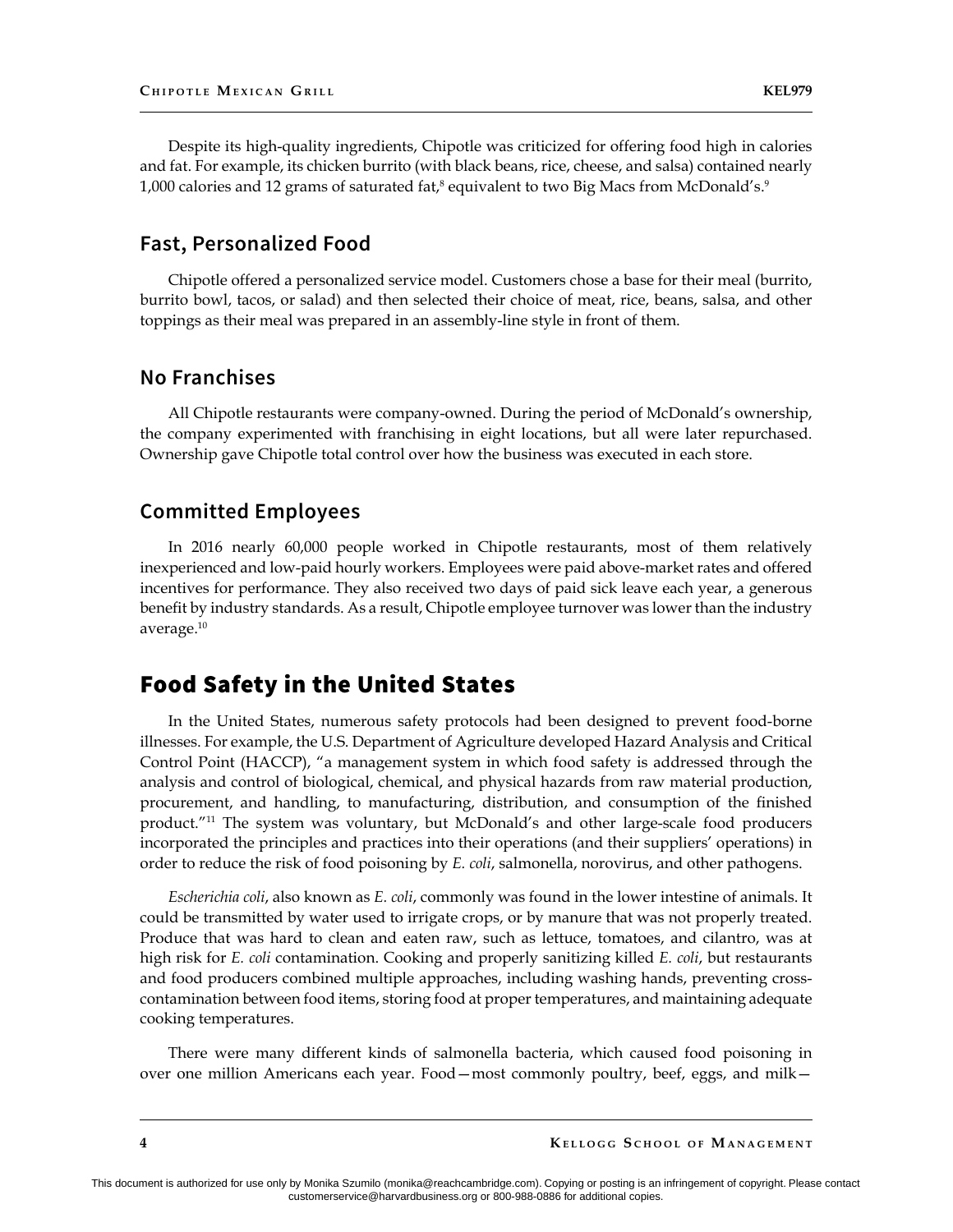could be contaminated with the bacteria during food processing or handling. A common cause of contamination was food handlers who did not wash their hands with soap after using the toilet. Preventive measures included refrigeration; cleaning food preparation surfaces; avoiding cross-contamination of cooked and raw food; fully cooking ground beef, eggs, and poultry; and pasteurizing milk.

The highly contagious—and common—norovirus sickened millions of people in the United States every year and was the leading cause of illness from contaminated foods.<sup>12</sup> It was transmitted by an infected person or contaminated food, water, or surfaces, so the best way to prevent it was by washing hands properly and frequently and keeping sick workers away from food-processing areas. Chipotle established protocols to prevent norovirus incidents in its stores after an outbreak sickened 500 of its customers in Ohio in 2008.

## Chipotle's Food Safety Problems in 2015–16

Chipotle's public food safety problems began in August 2015 when salmonella from tomatoes sickened more than 60 people at 28 Chipotle restaurants in Minnesota and Wisconsin. That same month, 82 customers and 17 employees fell ill with norovirus infections at a Chipotle restaurant in Simi Valley, California.

The big blow came in October when 22 customers became sick from *E. coli* at eight of its locations in Oregon and Washington. All 43 of the region's stores were closed voluntarily on October 30 due to what co-CEO Ells called "an abundance of caution."13 Shares of Chipotle fell 2.5% on the first trading day after the store closings.

Chipotle cooperated with state and federal health officials as they tried to identify the origins of the *E. coli* strain that caused the outbreak. The Oregon Public Health Division suspected vegetables rather than meat. "We've looked at every food item there, including meat, and it seems like the common denominator is produce."14

Some experts said companies, such as Chipotle, that source fresh produce from small farmers may be more vulnerable to foodborne illnesses. "A company like McDonald's tends to work with large-scale suppliers that have resources of their own to do the types of assessments [that can detect dangerous pathogens]. . . . But if you're working with small, independent farmers, it requires a lot of effort to validate them."15 However, other experts pointed out that because some of Chipotle's produce was sourced within 350 miles of its stores, outbreaks would tend to be regional, rather than national, in scope, and thus be smaller and more contained.<sup>16</sup>

Chipotle's CFO said: "We like the local program, we think it's important, but with what's just happened we have to make sure food safety is absolutely our highest priority. If it's testing and safety versus taking a step backward on local, we would do that and hope it would be temporary."<sup>17</sup> An independent expert said, "They were paying attention to [selling food that is unprocessed, antibiotic- and GMO-free, and local], but they weren't paying attention to microbial safety."<sup>18</sup>

In response to the outbreak, the company worked with health officials to improve its food handling procedures. It deep-cleaned and sanitized not only the closed stores but all of its restaurants nationwide. It tested food, preparation surfaces, and equipment in all of its stores and found no evidence of *E. coli*. It replaced all ingredients in the closed stores and tested all fresh

**Ke l l o gg S <sup>c</sup> h o o l o f Ma n a <sup>g</sup> <sup>e</sup> <sup>m</sup> e n t**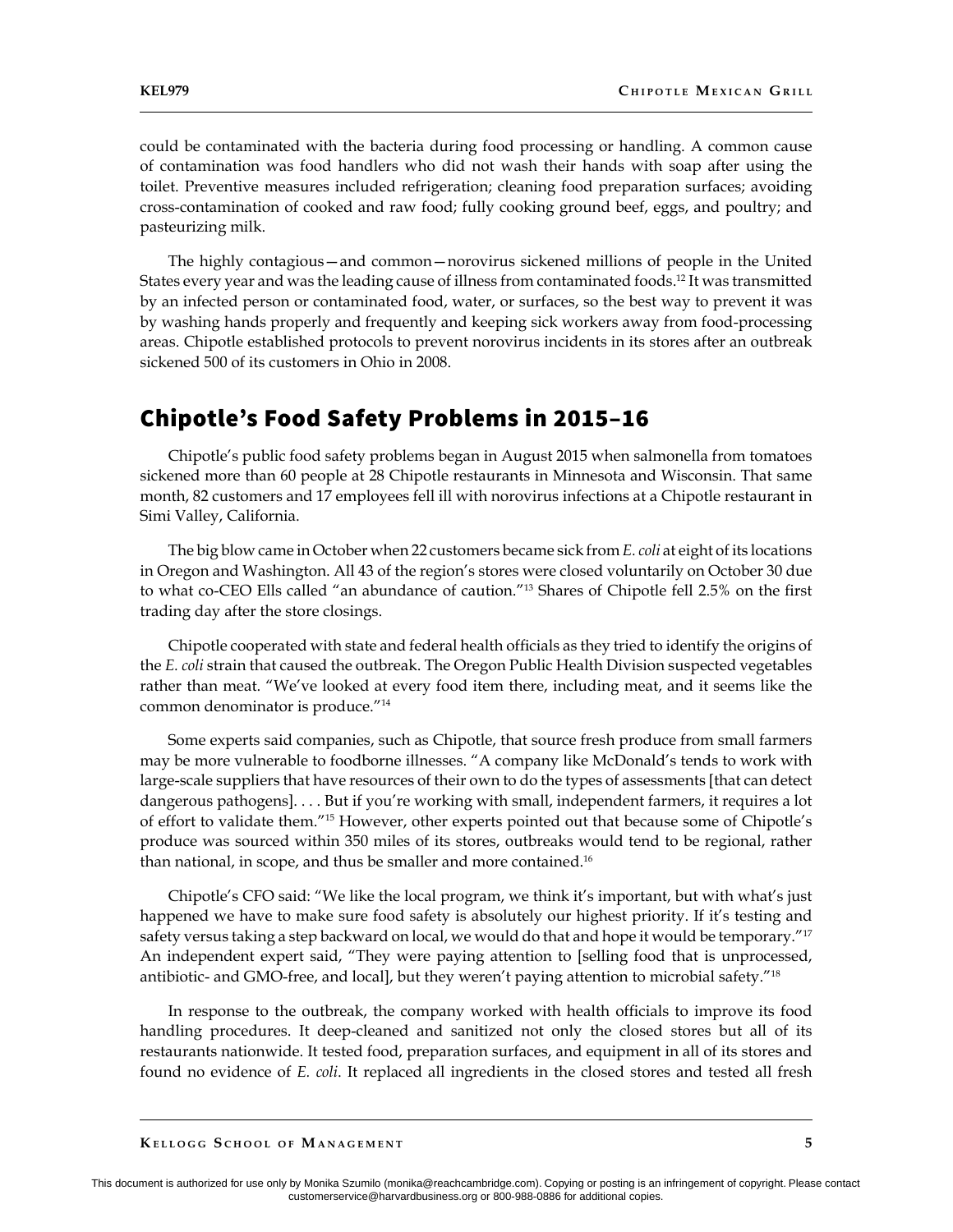produce, raw meat, cheese, and sour cream prior to restocking the stores. It hired two food safety consulting firms to "assess and improve upon" its "already high standards for food safety."19 On November 10 the company reopened all of its stores in Oregon and Washington.

Early in December, the CDC updated its original count of Chipotle-linked *E. coli* victims to 52. It also began investigating five new cases of *E. coli* potentially linked to Chipotle. On December 4, Chipotle warned investors that the *E. coli* outbreak could cause fourth quarter same-store sales to decrease 11% and profits 26%.<sup>20</sup>

Separately, illnesses linked to Chipotle were reported in seven more states across the United States.<sup>21</sup> That same month at least 80 students (later increased to 140) were sickened by norovirus linked to a Chipotle restaurant in Boston. The Boston Public Health Commission said the norovirus incidents did not appear to be related to *E. coli* incidents in Oregon and Washington. One food expert said, "I can't think of a situation with five separate incidents involving one restaurant chain in a six-month period."22

Chipotle hired IEH Laboratories and Consulting Group, a food safety research firm, to improve food safety procedures at Chipotle's suppliers and restaurants. The company said the new procedures would put it 10 to 15 years ahead of industry standards. "They're trying to be local and serve food with integrity, but as you grow it becomes incredibly complex and difficult and challenging. When you look at what's going on, how they're expanding, the outbreak was almost bound to happen," said one observer.<sup>23</sup>

Finally, on February 1, 2016, the CDC announced that the *E. coli* outbreak officially was over. According to the CDC, evidence suggested the outbreak arose from a "common meal item or ingredient" served at Chipotle, but it was unable to identify the specific ingredient. Chipotle suspected the cause likely was cross-contamination from beef imported from Australia, a conclusion the CDC said was unlikely. $24$ 

## Impact on Chipotle

On April 26, Chipotle announced its first-ever quarterly loss as a public company. For the first three months of 2016, same-store sales were down 29.7% from the previous year and operating margins fell from 27.5% to 6.8%. Chipotle's share price was 41% lower than its high in summer 2015. The company's CFO admitted that 5% to 7% of its customers had said they would never return.25

Chipotle did not provide a public estimate of the cost of its new safety programs. Ells called them "very, very expensive." The CFO added, "Right now we're not trying to make this costeffective."<sup>26</sup> He acknowledged, however, that Chipotle might need to raise prices in order to repair its margins, noting that "instead of investing [those profits] in food integrity, we might have to invest that in food safety."27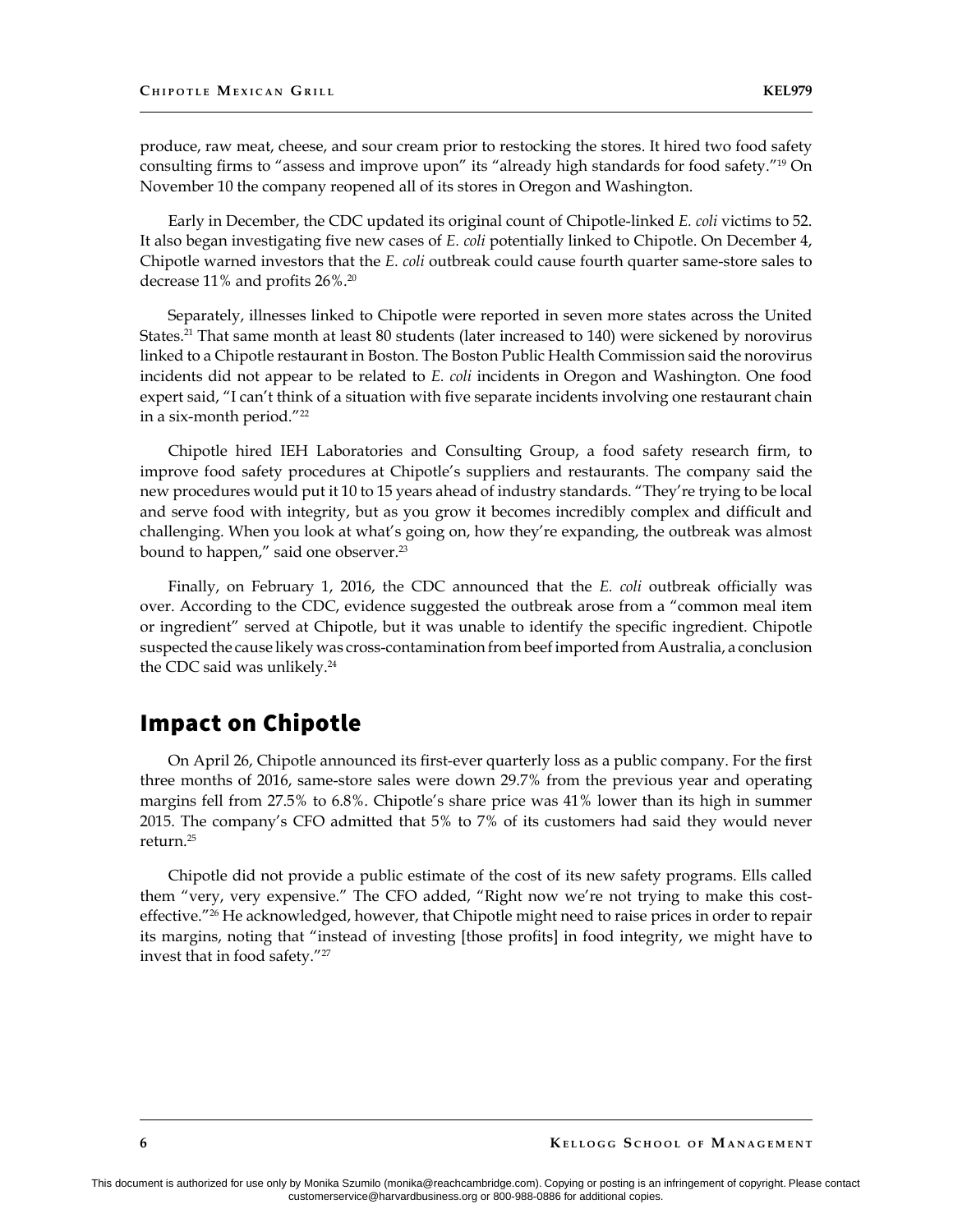## Rebuilding Confidence and Traffic

About the challenge of getting customers to return, the company's chief creative and development officer said, "There's nothing worse from a trust perspective. This is not the kind of problem that you market your way out of."28

Chipotle's other co-CEO, Monty Moran, told investors in early February that the company had improved its traceability program to identify the specific farm at which each ingredient was produced in real time through its distribution system and in its individual restaurants via bar codes on each package.29 The company also hired food safety expert James Marsden, a meat science professor at Kansas State University, to oversee food safety for the entire company.

On February 8, Chipotle closed all of its stores for several hours to train employees on new food safety measures. Among the changes it implemented were the following:

- Cheese will arrive at restaurants already shredded. Tomatoes and cilantro, which are particularly vulnerable to bacteria, will be washed, chopped, and tested in a central kitchen. Similar processes will be used for beef, romaine lettuce, and bell peppers.
- In the restaurant, lemons, limes, jalapeños, onions, and avocados will be blanched (plunged into boiling water before being submerged in ice water to stop cooking) for five to ten seconds before serving to reduce germs on their skins. Chipotle claimed this would not affect flavor.
- Employees who are sick or have vomited will be asked to stay home for five days after their symptoms have disappeared. Employees will be paid for those days.
- Suppliers will run "DNA-based tests" on small batches of ingredients before shipping them to restaurants.
- A \$10 million Local Grower initiative will be initiated to help small suppliers meet the new standards.

While the stores were closed on February 8, patrons who showed up were able to request a "rain check" free burrito. There were 5.3 million requests, twice as many as expected, and twothirds of the coupons were redeemed. The company increased its promotional efforts, sending 21 million offers for free food via direct mailings and launching its largest-ever ad campaign in 31 of its top markets.<sup>30</sup> To improve the in-store experience for customers, Chipotle increased staff hours to reduce waiting times.<sup>31</sup>

## Future Outlook

By April 2016, there were positive signs for the brand. Analysts reported that Google searches for Chipotle and food safety had decreased sharply since the beginning of the year.<sup>32</sup> Troublingly, however, an analysis of traffic data from Chipotle restaurants by Foursquare Inc. showed that its most loyal customers had been 50% more likely than infrequent customers to stay away from the restaurant during the outbreaks, and some had stopped eating at Chipotle altogether.<sup>33</sup>